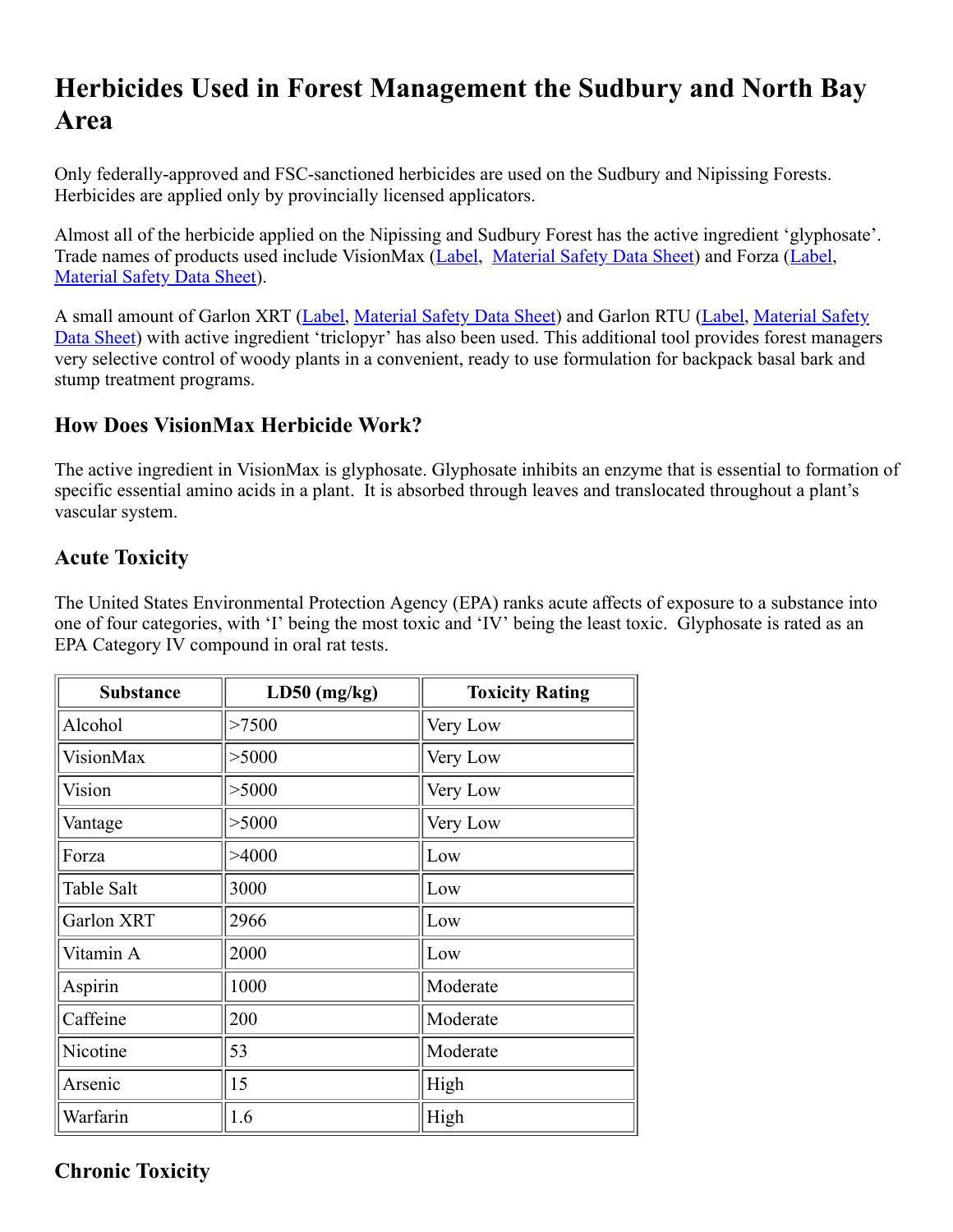Extensive toxicological studies have determined that glyphosate does not cause tumours in laboratory animals. EPA classified glyphosate as Category E (evidence of non-carcinogenicity for humans), the most favourable rating in the scale.

Studies have shown that glyphosate does not cause birth defects or reproductive problems in laboratory animals. Pregnant rabbits and rats given high-dose levels of glyphosate delivered normal offspring. An extensive battery of mutagenicity and genotoxicity assays designed to evaluate gene mutations, chromosome aberrations, and DNA damage and repair showed that glyphosate does not interfere with the genetic make-up of cells.

### **Skin Exposure**

Human clinical studies comparing Roundup Original, baby shampoo, dishwashing detergent, and a household cleaner found that the effects of Roundup and shampoo were indistinguishable from each other and were less irritating that the other two products.

### **Environmental Fate**

VisionMax does not persist in the environment - it is degraded by microorganisms naturally present in the soil. The average half-life of glyphosate in soil is less than 45 days. Studies have shown that glyphosate does not accumulate in the environment after repeated applications over several years or after repeated applications in one year.

## **Wildlife Effects**

Glyphosate is poorly absorbed when ingested. Any absorbed glyphosate is rapidly eliminated, resulting in minimal tissue retention. Feeding studies with chickens, cows, and pigs have shown extremely low to no residues in meat and fat following repetitive exposure. Quebec Ministry of Forests researchers studying glyphosate residues in moose and deer shot during the hunting season concluded that the risk of glyphosate exposure from the consumption of this meat is very low.

Moose browse and browse-use reductions following conifer release may last up to four years. Early reductions in browse availability commonly found in treated areas may be offset by later additions. Such increases have been recorded eight growing seasons after treatment.

Responses of small mammals to glyphosate treatment are species specific. Only short term (one or two years) reductions in some small mammal densities have been reported. Some small mammals are unaffected while some select and others avoid herbicide treated areas.

### **Effects on Birds**

The Canadian Wildlife Service concluded that changes to habitat as a result of 7 to 9 years of glyphosate use in the Lower St. Lawrence Region yielded an increase in the density of several breeding bird species and an increase in avian diversity.

Hatchability and time to hatch chicken eggs were found to be unaffected by application of Roundup Original herbicide at three different concentrations and four different embryo ages.

## **Effects on Water, Fish and Other Aquatic Life**

The half-life of glyphosate in non-sterile water with sediment is less than 8 days.

VisionMax herbicide applied at common-use rates does not cause death, growth rate or migrational changes in fish or direct measurable effect on aquatic or terrestrial invertebrates even when intentionally sprayed over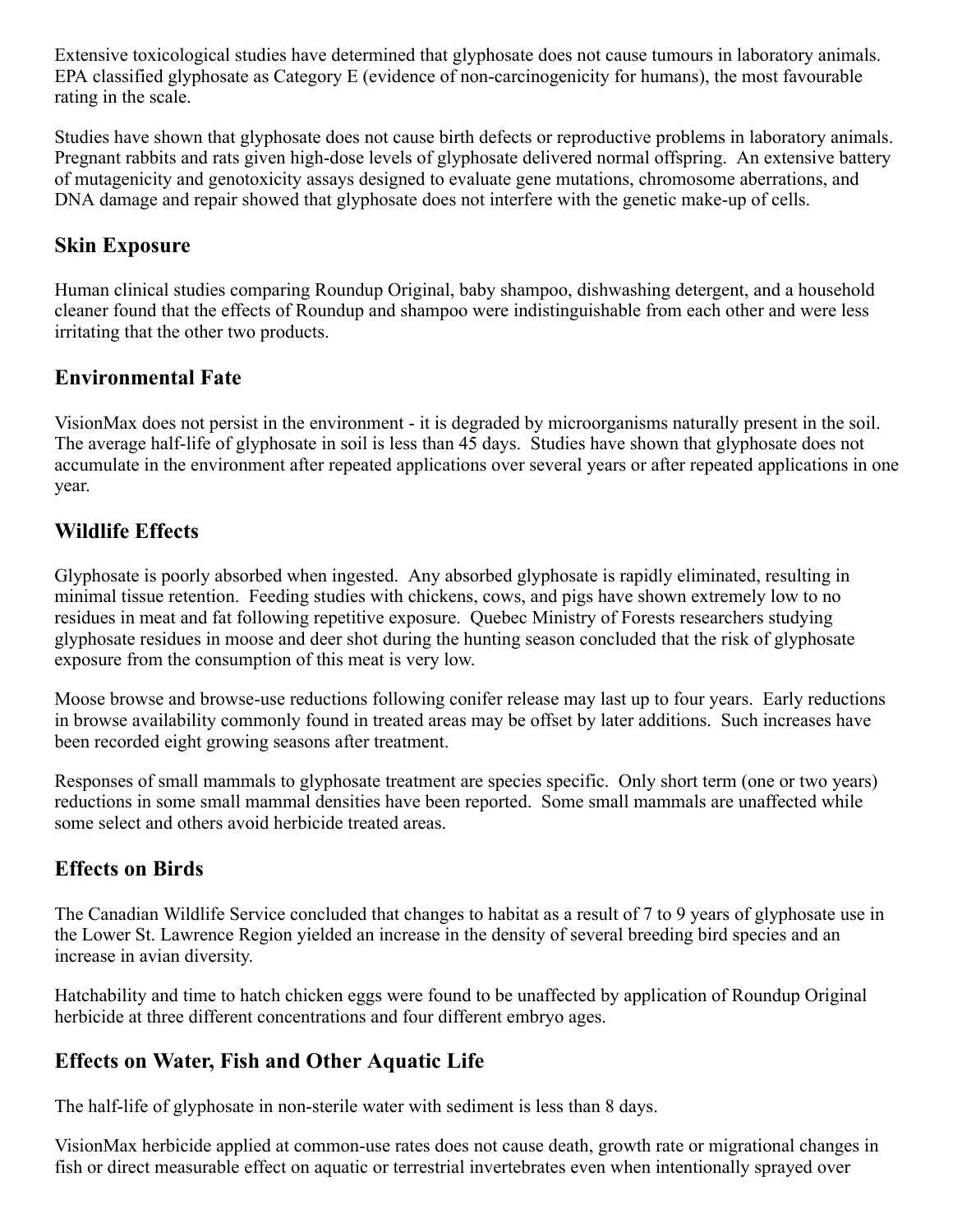water.

#### **More information about glyphosate-based herbicides**

[Frequently Asked Questions On the Use of Herbicides in Canadian Forestry](file:///C:/Users/Mark/OneDrive%20-%20Nipissing%20Forest%20Resource%20Management%20Inc/_NFRM/Website/WebsiteArchive/SupDocs/FAQ%20on%20Forest%20Use%20Herbicides_dec15_2009.pdf) [Health Canada's Re-evaluation Decision RVD2017-1, Glyphosate](http://www.hc-sc.gc.ca/cps-spc/pubs/pest/_decisions/rvd2017-01/index-eng.php) [VisionMax FAQ](https://www.engageagro.com/Brochure/117/E/1.pdf) Frequently Asked Questions about Forza - [English](file:///C:/Users/Mark/OneDrive%20-%20Nipissing%20Forest%20Resource%20Management%20Inc/_NFRM/Website/WebsiteArchive/downloads/herbicide_plan/Forza%20English%20Q%20&%20A%20Brochure.pdf) - [French](file:///C:/Users/Mark/OneDrive%20-%20Nipissing%20Forest%20Resource%20Management%20Inc/_NFRM/Website/WebsiteArchive/downloads/herbicide_plan/Forza%20French%20Q%20&%20A%20Brochure.pdf)

Please view a presentation by Canadian Forest Service, Natural Resources Canada researcher Dean Thompson '[Environmental Fate & Potential Effects of Glyphosate \(Vision\) Herbicide in Canadian Forest Ecosystems](file:///C:/Users/Mark/OneDrive%20-%20Nipissing%20Forest%20Resource%20Management%20Inc/_NFRM/Website/WebsiteArchive/SupDocs/Glyphosate%20Info/Glyphosate%20General/D.G.%20Thompson%202006.pdf)'

#### **Concerns about Glyphosate**

Read a paper that expresses concerns about the safety of glyphosate ([NCAP\)](file:///C:/Users/Mark/OneDrive%20-%20Nipissing%20Forest%20Resource%20Management%20Inc/_NFRM/Website/WebsiteArchive/SupDocs/Glyphosate%20Info/Anti-Glyphosate%20Paper%20&%20Response/NCAP%20Anti-Glyphosate%20Article.pdf) and reviews of that paper [\(Dost](file:///C:/Users/Mark/OneDrive%20-%20Nipissing%20Forest%20Resource%20Management%20Inc/_NFRM/Website/WebsiteArchive/SupDocs/Glyphosate%20Info/Anti-Glyphosate%20Paper%20&%20Response/Dost%20NCAP%20Evaluation.pdf), [Felsot](file:///C:/Users/Mark/OneDrive%20-%20Nipissing%20Forest%20Resource%20Management%20Inc/_NFRM/Website/WebsiteArchive/SupDocs/Glyphosate%20Info/Anti-Glyphosate%20Paper%20&%20Response/Felsot%20NCAP%20Review.pdf)) that respond to those concerns.

## **How Garlon XRT/RTU Works**

Triclopyr, the ester formulation herbicide in Garlon XRT, mimics the natural plant growth hormone auxin. Auxin controls cell elongation and thus plant growth. Triclopyr imitates auxin but causes mature cells to elongate – this breaks cell walls and stops movement of water and nutrients in the plant. Lack of water and nutrients at growing points causes the plant to die.

Triclopyr (and Garlon XRT) have been thoroughly tested through environmental, residue and toxicological trials. Both the Environmental Protection Agency and Agriculture Canada have run risk assessment of this herbicide and established that it is safe when used as labelled.

## **Acute Toxicity**

Acute toxicity is usually shown as an LD50 – the dose in milligrams of substance per kilogram of test animal body weight, at which half a population of test animals dies. The tests for this are standardized and carefully run so the LD50 number is a good way of comparing the acute toxicity of substances. The following table shows the LD50 of triclopyr, Garlon XRT and several other common substances. For hazard classification purposes, Health Canada rates Garlon XRT as moderately toxic: High <100 mg/kg, Moderate 100 to 1999 mg/kg, Low 2000 to 5000 mg/kg, Practically None >5000 mg/kg.

| <b>Substance</b> | $LD50$ (mg/kg) | <b>Toxicity Rating</b> |
|------------------|----------------|------------------------|
| Alcohol          | >7500          | Very Low               |
| VisionMax        | > 5000         | Very Low               |
| Vision           | > 5000         | Very Low               |
| Vantage          | > 5000         | Very Low               |
| Forza            | >4000          | Low                    |
| Table Salt       | 3000           | Low                    |
| Garlon XRT       | 2966           | Low                    |
| Vitamin A        | 2000           | Low                    |
|                  |                |                        |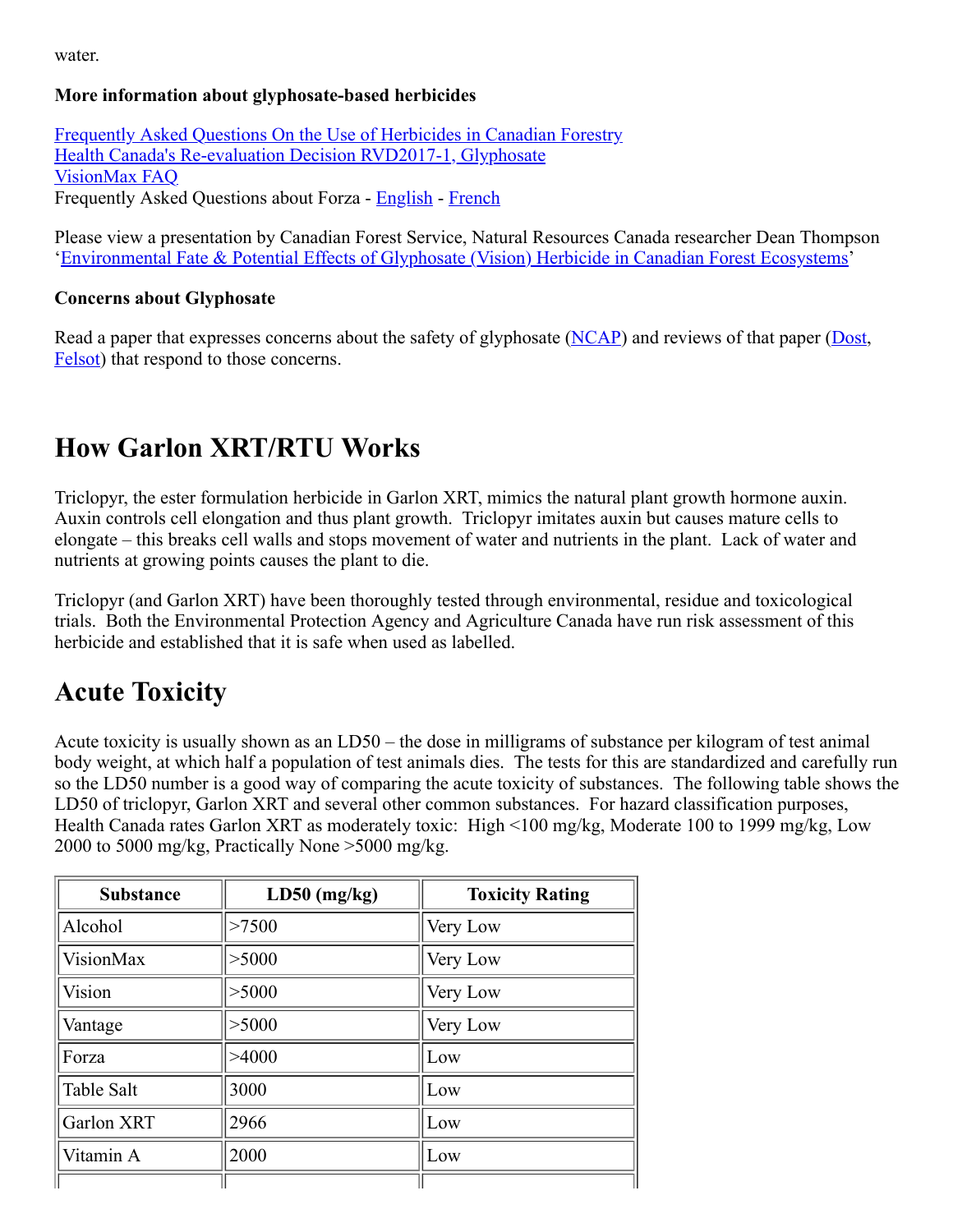| $\parallel$ Aspirin  | 1000 | $\parallel$ Moderate |
|----------------------|------|----------------------|
| Caffeine             | 200  | Moderate             |
| $\parallel$ Nicotine | 53   | Moderate             |
| Arsenic              | 15   | High                 |
| Warfarin             | 1.6  | High                 |

# **Chronic Toxicity**

Extensive long-term testing (monitored by Health Canada) has produced no evidence that triclopyr or Garlon XRT causes tumours, birth defects, or changes in parent animals' genetic material. Mammals do not break down triclopyr or accumulate it in their body fat. If exposed to triclopyr they excrete it rapidly and unchanged in the urine. This means that bioaccumulation does not occur. Animal and human exposure studies have shown triclopyr consumed in the diet will be cleared from the body in three days.

# **Skin Exposure**

Triclopyr is non-irritating to the skin on a single exposure. Even a prolonged single exposure to concentrated Garlon XRT is unlikely to be absorbed through the skin in harmful amounts. Repeated exposures to Garlon XRT may cause sensitivity similar to an allergy in some individuals, resulting in skin irritation.

# **Environmental Profile: Mammals**

Mammals do not metabolize triclopyr. If ingested, triclopyr is rapidly excreted unchanged. Animal studies have shown that triclopyr consumed in the diet will be cleared from the body within 3 days of intake, with no accumulation in body organs or fat.

Triclopyr has moderate acute oral toxicity.

Extensive, long-term testing has produced no evidence that triclopyr causes carcinogenic, mutagenic or teratogenic effects in mammals, including humans.

Animal dietary tests to determine the effects of frequent, long term ingestion of triclopyr on mammals, established the no-observable-adverse-effect-limit as 2.5 to 5.0 mg/kg/day. Animals will not receive this level of exposure – directly or through eating treated foliage – due to the operational use of Garlon XRT.

# **Environmental Profile: Birds**

Triclopyr has a very low toxicity to birds. Consequently, environmental exposure should not result in any significant acute hazards to birds. In a one-generation reproduction study, mallard duck and bobwhite quail showed no effects when exposed to triclopyr in their diet.

# **Environmental Profile: Soil**

Triclopyr has an average half-life of 46 days, with the range being 30-64 days, varying with soil moisture content and temperature.

Soil moisture converts Garlon XRT to triclopyr acid. Triclopyr acid is degraded rapidly by soil microorganisms (fungi and bacteria). Final breakdown products are carbon dioxide, water and organic acids. Triclopyr has little